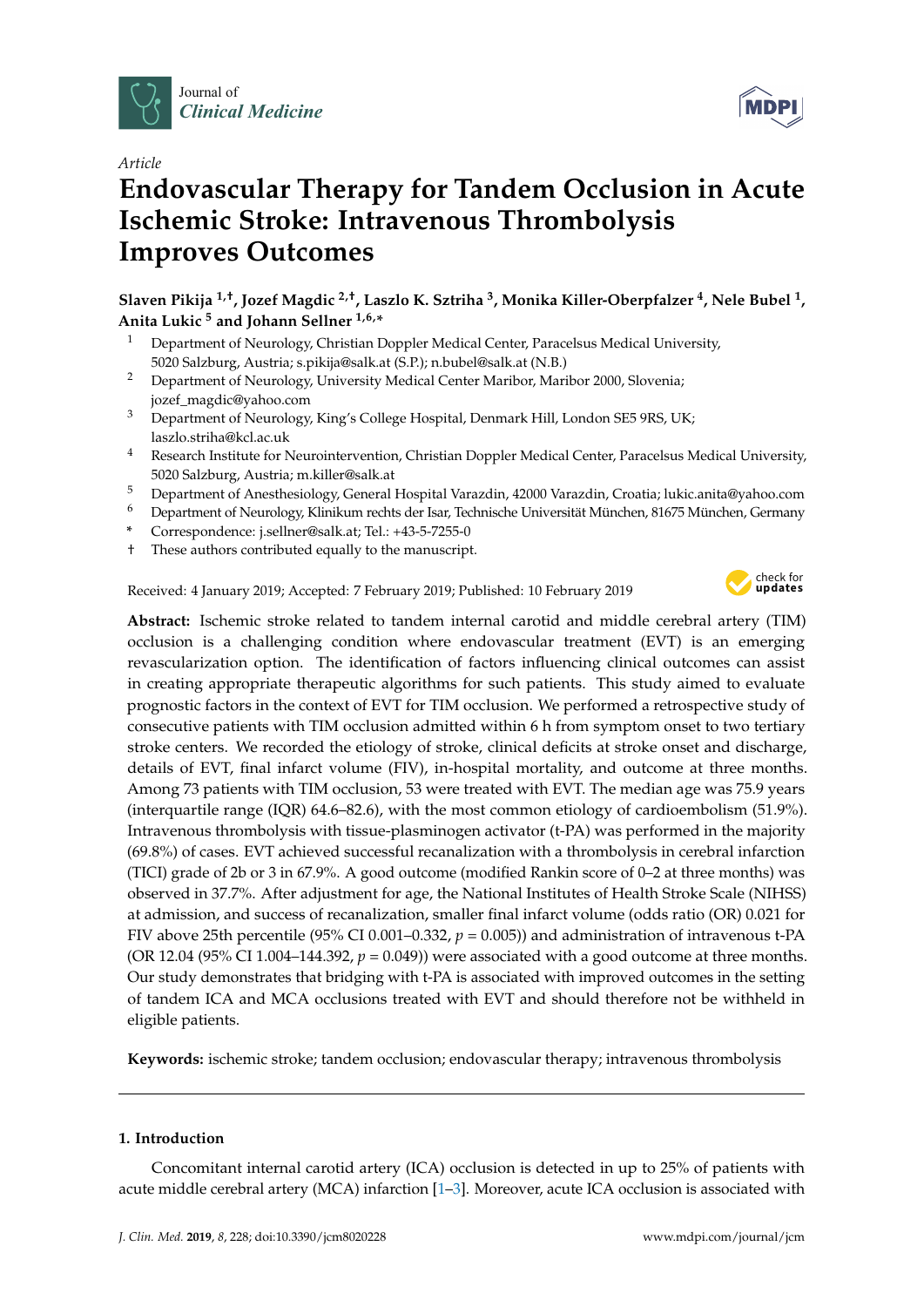proximal MCA occlusion in 50% of cases [\[3\]](#page-6-1). The natural course of this condition, termed "tandem internal carotid and middle cerebral artery" (TIM) occlusion, is often devastating, with several clinical studies reporting a mortality as high as 55% [\[4–](#page-6-2)[7\]](#page-6-3). In one study, only 20% of patients had a good clinical outcome after treatment with recombinant tissue-plasminogen activator (t-PA) [\[8\]](#page-6-4). Additional studies confirmed low efficacy of intravenous or intra-arterial thrombolysis in TIM occlusion, which could be related to the length of the thrombus [\[9–](#page-6-5)[12\]](#page-6-6).

Endovascular treatment (EVT) is the method of choice when treating stroke associated with large vessel occlusion including those of the ICA or MCA. EVT using intracranial stent retrieval-assisted thrombectomy can be combined with extracranial stenting/dilatation in cases of TIM occlusion, where t-PA treatment alone would achieve recanalization in only 9% of patients [\[13](#page-6-7)[,14\]](#page-7-0). Previous studies consistently demonstrated favorable outcomes defined as modified Rankin Score (mRS) of 0–2 in 28–35% of patients receiving EVT [\[15,](#page-7-1)[16\]](#page-7-2). There may also be an increased risk of intracranial hemorrhage with the administration of combined antithrombotic medications after acute stenting in the setting of TIM occlusion [\[17\]](#page-7-3).

In this study, we hypothesized that patients with TIM treated with EVT may benefit from adjunctive t-PA. We therefore characterized the association of a number of variables with clinical outcome at three months in the setting of TIM occlusion in patients treated with EVT, with or without t-PA. This information can be helpful in the future to identify patients more likely to have unfavorable outcomes, as well as aid clinical decision making.

#### **2. Experimental Section**

We performed a retrospective review of all consecutive stroke patients admitted to Christian Doppler Medical Center (Salzburg, Austria) and University Medical Center Maribor (Slovenia). The study protocol was reviewed by the Ethics Committee of Bundesland Salzburg, who decided that, due to the retrospective study design, no further ethics review was necessary (415-EP/73/750-2017).

The study period was 2012–2016. The inclusion criteria were acute anterior circulation ischemic stroke within 6 h of symptom onset, ≥18 years of age, CT-angiography (CTA) confirmed TIM occlusion defined as ICA occlusion (extra- or intracranial) combined with occlusion of the MCA (M1 or M2), with a plan to perform stent-retriever based EVT [\[18\]](#page-7-4). Details of the scanners and imaging protocols were reported previously [\[19\]](#page-7-5).

Additional investigations included 24-h electrocardiography (ECG), transthoracic and, when needed, transesophageal cardiac ultrasound, neurovascular ultrasound of the extracranial and intracranial vessels, and autoimmune and vasculitic screens. The etiology of stroke was determined using the Trial of Org 10172 in Acute Stroke (TOAST) criteria [\[20\]](#page-7-6). Additional recorded parameters were the times for starting intravenous thrombolysis with t-PA and groin puncture for EVT. Success of EVT was rated according to the thrombolysis in cerebral infarction (TICI) score [\[21\]](#page-7-7). A TICI score of 0, 1 or 2a was defined as unsuccessful reperfusion, whereas those with scores of 2b or 3 were rated as successful. A repeat computer tomography / magnetic resonance imaging (CT/MRI) within 24 h after the procedure was used to determine the presence of symptomatic intracerebral hemorrhage (sICH). Follow-up CT scans performed between 24 h and 7 days were analyzed to determine the final infarct volume (FIV) using previously reported methodology [\[7](#page-6-3)[,19\]](#page-7-5). Additional variables included demographic and laboratory data, as well as the National Institutes of Health Stroke Scale (NIHSS) on admission and at discharge. Structured telephone interviews were conducted by certified assessors to determine the mRS at 3 months, as per national clinical guidelines. The mRS at 3 months was the primary outcome measure, dichotomized as 0–2 (good outcome) or 3–6 (bad outcome).

#### *Statistical Analysis*

Data on patient demographics were summarized using descriptive statistics. Depending on the normality of distribution (tested by Kolmogorov-Smirnov test), continuous variables were compared using either the t-test for independent samples, or the Mann-Whitney test. Categorical variables were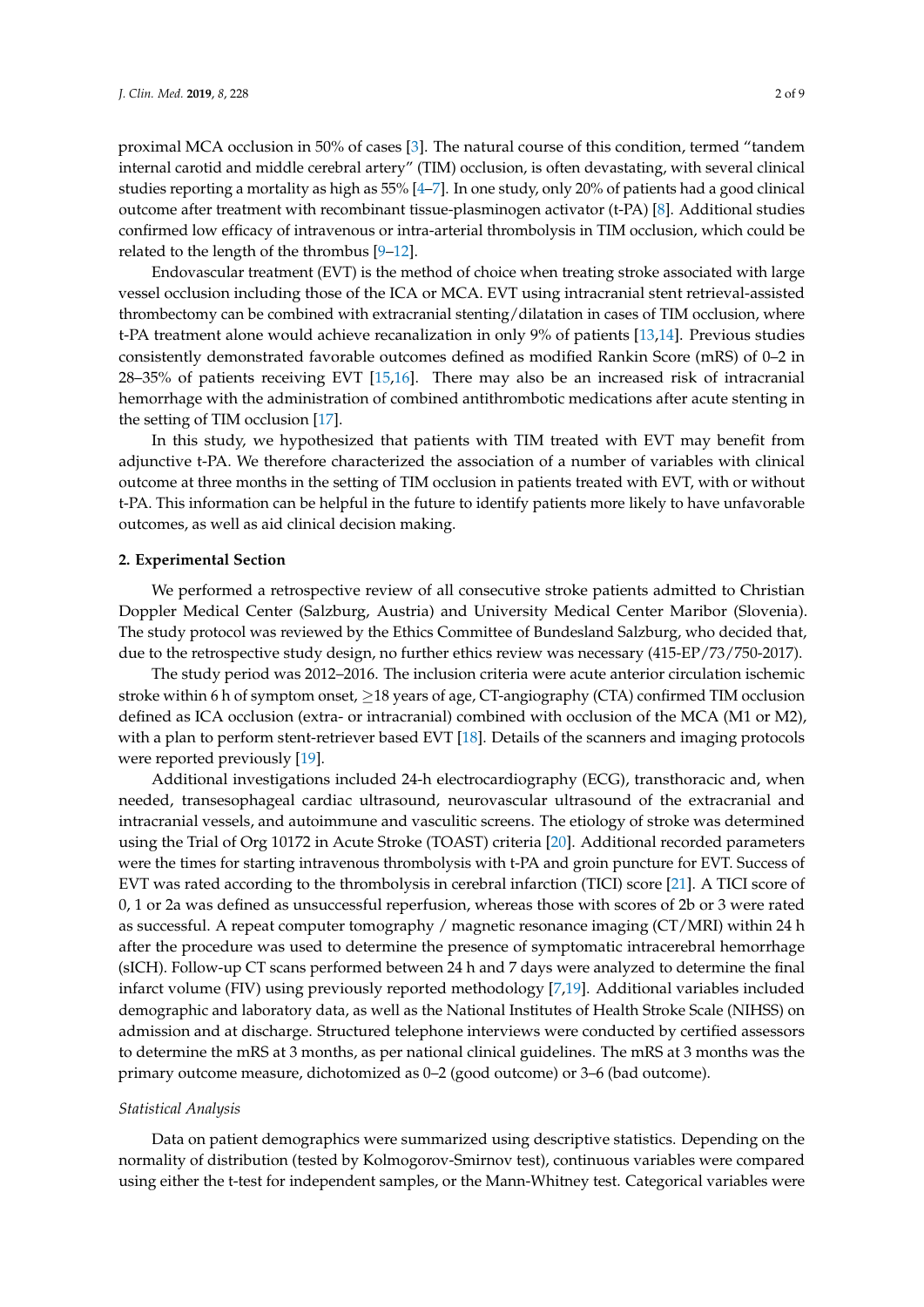compared using the Fisher's exact test. We performed multivariate analyses using binary logistic regression to calculate odds ratios. Age and the NIHSS score at admission were entered as continuous variables, whereas the binary co-variables included FIV (as a continuous in the first model and as ≤25 or >25 percentile in the second model), success of recanalization, and use of intravenous t-PA. All statistical analyses were performed using R Software version 3.5.1 (R Core Team, General Public Licence, 2010) [\[22\]](#page-7-8). A *p* value of 0.05 was used as the threshold for statistical significance.

#### **3. Results**

We identified 73 patients with TIM occlusion, seven (10%) from the center in Maribor. Further analyses were performed on 53 (75%) who received EVT. Demographics are shown in Table [1.](#page-2-0)

| Characteristics                                                                                                                                                                                                                                                                                                                     | All $n = 53$                                                                                                                                                 | <b>Favorable Outcome</b><br>$(mRS 0-2)$<br>$n = 20$ (37.7%)                                                                                              | Unfavorable Outcome<br>$(mRS 3-6)$<br>$n = 33(62.3\%)$                                                                                                 | <i>p</i> Value                                                                                  |  |  |
|-------------------------------------------------------------------------------------------------------------------------------------------------------------------------------------------------------------------------------------------------------------------------------------------------------------------------------------|--------------------------------------------------------------------------------------------------------------------------------------------------------------|----------------------------------------------------------------------------------------------------------------------------------------------------------|--------------------------------------------------------------------------------------------------------------------------------------------------------|-------------------------------------------------------------------------------------------------|--|--|
| Age, median, IQR                                                                                                                                                                                                                                                                                                                    | 75.9 (64.6–82.6)                                                                                                                                             | $66.5(60.5 - 78.5)$                                                                                                                                      | 79.0 (72.0-84.0)                                                                                                                                       | 0.011                                                                                           |  |  |
| Male gender $(\% )$                                                                                                                                                                                                                                                                                                                 | 28(52.8)                                                                                                                                                     | 12(60.0)                                                                                                                                                 | 16(48.5)                                                                                                                                               | 0.567                                                                                           |  |  |
| Premorbid mRS 2-4 (%)                                                                                                                                                                                                                                                                                                               | 5(9.3)                                                                                                                                                       | 1(5.0)                                                                                                                                                   | 9(27.3)                                                                                                                                                | 0.295                                                                                           |  |  |
| Admission NIHSS score IOR                                                                                                                                                                                                                                                                                                           | $20(16-23)$                                                                                                                                                  | $18(16-22)$                                                                                                                                              | $22(16-23)$                                                                                                                                            | 0.317                                                                                           |  |  |
| Discharge NIHSS score ( $n = 39$ ) IQR                                                                                                                                                                                                                                                                                              | $19(10-18)$                                                                                                                                                  | $9(4-16)$                                                                                                                                                | $15(10-18)$                                                                                                                                            | < 0.001                                                                                         |  |  |
| <b>TOAST Classification</b>                                                                                                                                                                                                                                                                                                         |                                                                                                                                                              |                                                                                                                                                          |                                                                                                                                                        |                                                                                                 |  |  |
| Cardioembolism and unknown (%)<br>Large artery<br>Other causes (%)                                                                                                                                                                                                                                                                  | 38 (71.6)<br>9(17.0)<br>6(11.3)                                                                                                                              | 11(55.0)<br>27(81.8)<br>4(20)<br>5(15.2)<br>1(30.0)<br>5(25.0)                                                                                           |                                                                                                                                                        | 0.058                                                                                           |  |  |
| <b>Risk Factors</b>                                                                                                                                                                                                                                                                                                                 |                                                                                                                                                              |                                                                                                                                                          |                                                                                                                                                        |                                                                                                 |  |  |
| $TIA/stroke$ (%)<br>Peripheral arterial occlusive disease (%)<br>Atrial fibrillation (%)<br>Diabetes $(\% )$<br>Arterial hypertension (%)<br>Carotid stenosis > 50% (%)<br>Glucose ( $n = 51$ ), mg/dL<br>Cholesterol ( $n = 45$ ), mg/dL<br>LDL $(n = 43)$ , mg/dL<br>Erythrocyte count $(n = 47)$<br>Thrombocyte count $(n = 47)$ | 11(20.7)<br>9(16.9)<br>21(39.6)<br>17(13.2)<br>32(60.4)<br>12(22.6)<br>129 (115-146)<br>158 (132-184)<br>$93(72 - 116)$<br>$4.5(4.1 - 4.8)$<br>229 (188-299) | 4(20.0)<br>2(10.0)<br>8(40.0)<br>3(15.0)<br>9(45.0)<br>5(25.0)<br>122 (106-136)<br>175 (147-208)<br>$108(92 - 131)$<br>$4.6(4.4 - 4.8)$<br>264 (198-341) | 6(18.2)<br>7(21.2)<br>13 (39.4)<br>4(12.1)<br>23(69.7)<br>7(21.1)<br>130 (117-161)<br>143 (123-171)<br>$82(65-102)$<br>$4.2(3.9-4.6)$<br>214 (170-260) | 1.000<br>0.456<br>1.000<br>1.000<br>0.090<br>0.748<br>0.050<br>0.026<br>0.011<br>0.017<br>0.061 |  |  |
| Antithrombotic Treatment Before Stroke                                                                                                                                                                                                                                                                                              |                                                                                                                                                              |                                                                                                                                                          |                                                                                                                                                        |                                                                                                 |  |  |
| Aspirin (%)<br>Anticoagulant (%)                                                                                                                                                                                                                                                                                                    | 16(30.2)<br>9(16.9)                                                                                                                                          | 6(30.0)<br>4(20.0)                                                                                                                                       | 9(27.3)<br>5(15.1)                                                                                                                                     | 1.000<br>0.715                                                                                  |  |  |

<span id="page-2-0"></span>**Table 1.** Baseline clinical characteristics of patients with favorable and unfavorable outcomes following EVT for tandem internal carotid and middle cerebral artery occlusion.

Abbreviations: EVT—endovascular treatment; NIHSS—National Institutes of Health Stroke scale; mRS—modified Rankin scale; TOAST—Trial of Org 10172 in Acute Stroke Treatment. Values in parentheses refers to interquartile range (IQR).

The median age was 75.9 years (interquartile range (IQR) 64.6–82.6), with women comprising 47.2%. The median NIHSS score at presentation was 20 (IQR 16–23). The M1 portion of the MCA was occluded in 51 patients, and an M2 occlusion was detected in two. EVT was successful in 67.9% of patients (TICI 2b and 3). Acute ICA stenting was performed in 13%. Intravenous t-PA was used in 70%. There were 15 (28%) hospital deaths. Symptomatic intracranial hemorrhage occurred in 28% of the patients, but none occurred in the cases with acute ICA stenting.

A good outcome was achieved in 20 (38%) patients; this was associated with younger age, lower NIHSS score at discharge, lower blood glucose at admission, higher cholesterol and low-density-lipoprotein (LDL) levels, and higher erythrocyte count (Table [2\)](#page-3-0). There was a trend for better outcomes with a non-cardioembolic etiology of stroke (*p* = 0.058). The administration of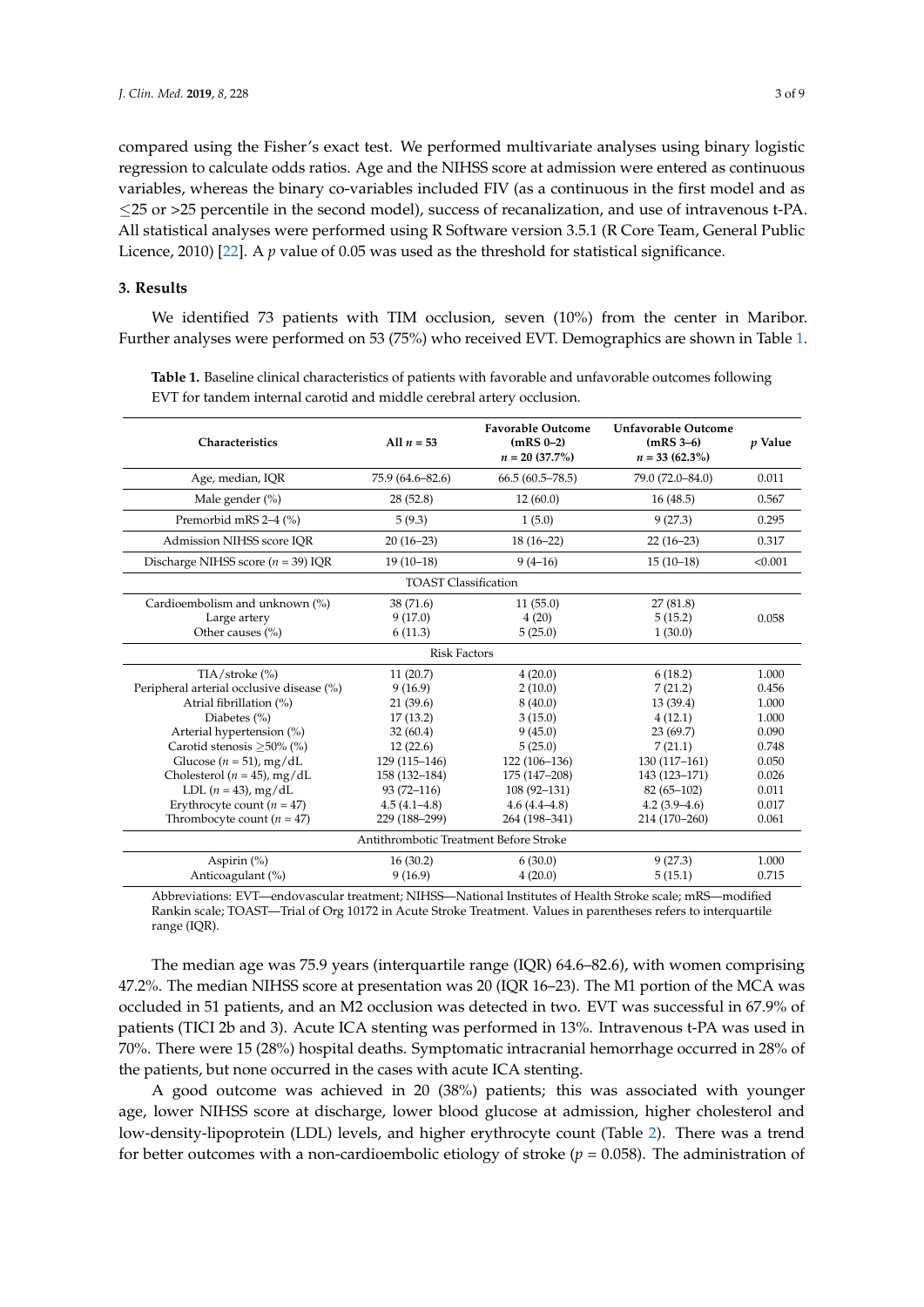intravenous t-PA in addition to EVT was associated with a better outcome. Successful recanalization and a lower infarct volume were also predictors of a better level of functioning at three months.

| Radiological characteristics        | Unadjusted Data $(n, Mean \pm SD)$ , or Median, Interguartile Range) |                                                |                                                  |                |  |  |  |  |
|-------------------------------------|----------------------------------------------------------------------|------------------------------------------------|--------------------------------------------------|----------------|--|--|--|--|
|                                     | All, $n = 53$                                                        | <b>Favorable Outcome</b><br>$(mRS 0-2) n = 20$ | <b>Unfavorable Outcome</b><br>$(mRS 3-6) n = 33$ | <i>v</i> Value |  |  |  |  |
|                                     | <b>Vessel Characteristics</b>                                        |                                                |                                                  |                |  |  |  |  |
| MCA M1 occlusion                    | 51 (96.2)                                                            | 18(90.0)                                       | 33 (100.0)                                       |                |  |  |  |  |
| MCA M2 occlusion                    | 2(3.8)                                                               | 2(10.0)                                        | 0(0.0)                                           | 0.138          |  |  |  |  |
| <b>ASPECTS</b>                      | $8(7-9)$                                                             | $9(8-9)$                                       | $8(7-9)$                                         | 0.248          |  |  |  |  |
| Leptomeningeal Collateralization    |                                                                      |                                                |                                                  |                |  |  |  |  |
| Absent or less on the affected side | 39 (82.9)                                                            | 14 (77.8)                                      | 25(86.2)                                         |                |  |  |  |  |
| Equal to unaffected side            | 8(17.0)                                                              | 4(22.2)                                        | 4(13.8)                                          | 0.407          |  |  |  |  |
|                                     | Treatment                                                            |                                                |                                                  |                |  |  |  |  |
| t-PA use $(\% )$                    | 37(69.8)<br>18 (90.9)                                                |                                                | 19(57.6)                                         | 0.015          |  |  |  |  |
| Time to first imaging (min)         | $85(64 - 108)$                                                       | 84 (58-103)                                    | $85(64 - 113)$                                   | 0.380          |  |  |  |  |
| Time to needle (min, $n = 36$ )     | $110(90-130)$                                                        | $104(85-130)$                                  | $120(94-130)$                                    | 0.419          |  |  |  |  |
| Time to vessel (min)                | 181 (160-227)                                                        | 186 (163-235)                                  | 175 (142-226)                                    | 0.388          |  |  |  |  |
| Time to recanalization (min)        | 276 (207-323)                                                        | 278 (213-309)                                  | 273 (206-337)                                    | 0.962          |  |  |  |  |
| EVT intervention time               | $76(42 - 116)$                                                       | 74 (40-89)                                     | 76 (42-124)<br>0.344                             |                |  |  |  |  |
| Acute ICA stenting $(\%)$           | 7(13.2)<br>4(20.0)                                                   |                                                | 3(9.1)                                           | 0.400          |  |  |  |  |
|                                     | <b>TICI Outcome</b>                                                  |                                                |                                                  |                |  |  |  |  |
| $0-2a(%)$                           | 17(32.1)                                                             | 2(10.0)                                        | 15(45.4)                                         |                |  |  |  |  |
| $2b-3$ $\binom{9}{0}$               | 36 (67.9)                                                            | 18 (90.0)                                      | 18 (54.5)                                        | 0.014          |  |  |  |  |
|                                     |                                                                      | Symptomatic<br>hemorrhage (%)                  |                                                  |                |  |  |  |  |
|                                     | 14(28.0)                                                             | 4(21.0)                                        | 10(32.3)                                         | 0.288          |  |  |  |  |
|                                     |                                                                      | Final infarct volume in<br>$cm^3 (n = 50)$     |                                                  |                |  |  |  |  |
|                                     | 58.1 (17.9-202.9)                                                    | 24.4 (3.9-41.7)                                | 163.9 (52.3-315.5)                               | < 0.001        |  |  |  |  |

<span id="page-3-0"></span>**Table 2.** Radiological characteristics of 53 patients with favorable and unfavorable outcomes following EVT for tandem internal carotid and middle cerebral artery occlusion.

Abbrevations: ASPECTS—Alberta stroke programme early CT score; t-PA—tissue-Plasminogen activator; ICA—internal carotid artery.

In the multivariable analysis adjusted for age, NIHSS at admission, FIV as continuous variable, and administration of intravenous t-PA, only FIV appeared to be an inverse prognosticator for a good outcome (OR 0.924, 95% CI 0.868–0.985, *p* = 0.016). However, when FIV is dichotomized into above 25% and below and equal to 25th percentile, the following variables emerged as significant predictors of a good outcome at three months: Increasing age (OR 0.889 per year, 95% CI 0.805–0.981, *p* = 0.020), smaller FIV (OR 0.021 for FIV above 25th percentile, 95% CI 0.001–0.332, *p* = 0.006), and administration of intravenous t–PA (OR 12.04, 95% CI 1.004–144.392, *p* = 0.049) (Table [3\)](#page-3-1).

<span id="page-3-1"></span>**Table 3.** Predictors of a good outcome after 3 months in 50 patients treated with mechanical thrombectomy due to internal carotid and middle cerebral artery occlusion.

| Predictors of outcome                      | <b>Odds Ratio</b> | 95% CI          | p     |
|--------------------------------------------|-------------------|-----------------|-------|
| Age per point increase                     | 0.889             | $0.805 - 0.981$ | 0.020 |
| NIHSS per point increase                   | 1.121             | $0.950 - 1.324$ | 0.175 |
| Successful recanalization TICI 2b and 3    | 4.876             | 0.424-55.988    | 0.203 |
| Final infarct volume above 25th percentile | 0.021             | $0.001 - 0.332$ | 0.005 |
| t-PA administered                          | 12.045            | 1.004-144.392   | 0.049 |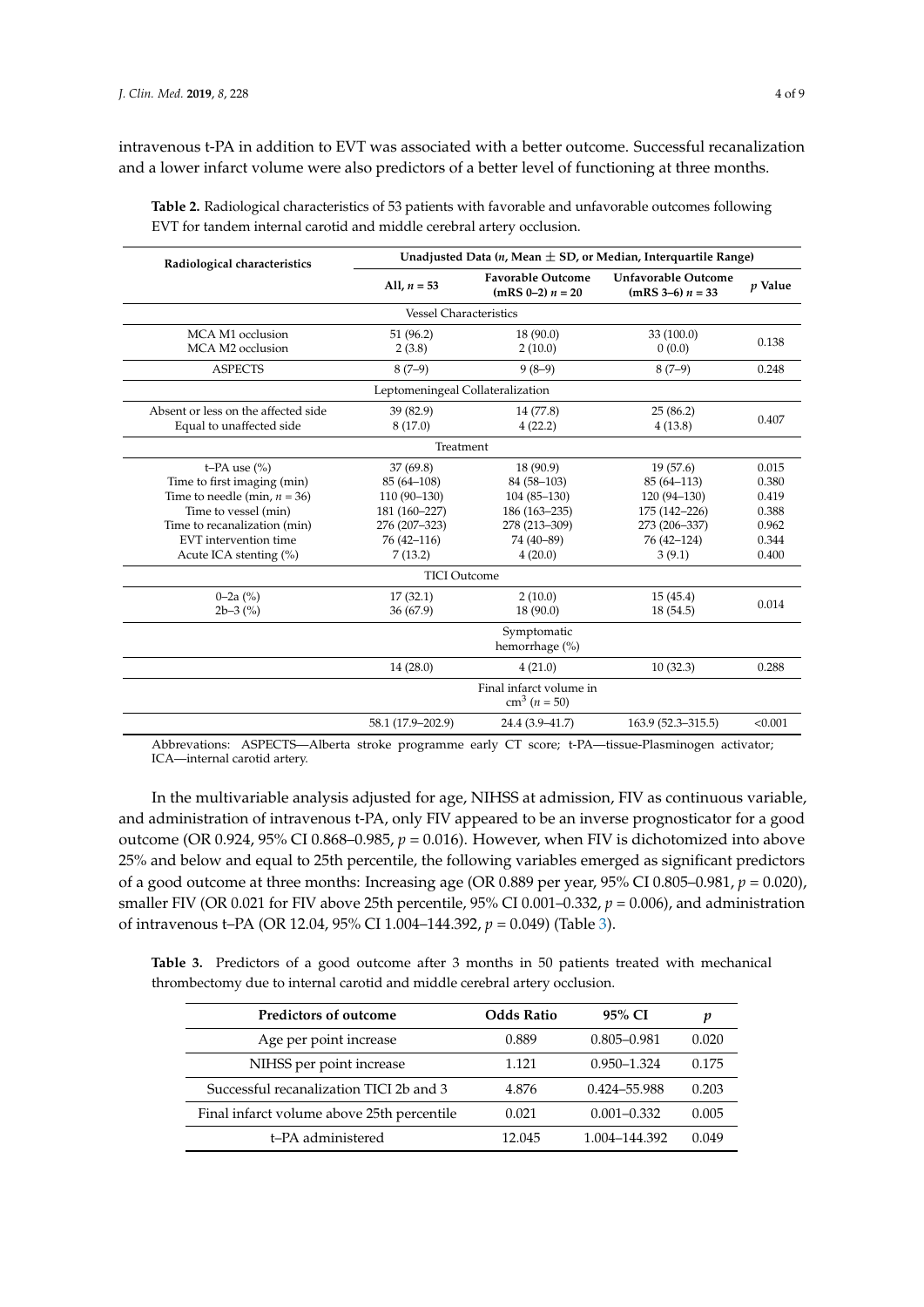Patient selection for intravenous thrombolysis adhered to national guidelines. We found that patients undergoing thrombolysis were significantly younger (median 71.0 (IQR 65.0–83.0) vs. 82.0  $(77.0–85.5)$  years,  $p = 0.011$ ) and had significantly lower NIHSS at admission (median 18 (14.5–22.0) vs. 23.0 (21.5–23.0),  $p = 0.01$ ). The cohort of patients who received t-PA reached a good outcome at three months (mRS 0–2) more often than patients who did not receive t-PA (18 (47.4%) vs. two (13.3%), *p* = 0.028). There were no differences in the rate of symptomatic bleeding rate and final infarct volumes.

#### **4. Discussion**

One of the main findings of our study is that bridging with intravenous t-PA in patients with acute ischemic stroke caused by TIM occlusion treated with EVT is associated with a more favorable three-month outcome. In addition to analyzing our own data, we also performed a systematic review of literature regarding outcomes in studies of patients with acute TIM occlusion receiving EVT (Table [4\)](#page-5-0).

Among a total of 547 patients reported in four other studies comparable to ours, the median admission NIHSS ranged from 15–18, with a successful recanalization (TICI 2b and 3) rate of 62–79%. The outcome at three months was good (mRS 0–2) in 32-52% of the patients. The findings in our study are comparable regarding the number of patients (*n* = 53), admission NIHSS (median 21), and outcomes. However, there are some differences as well. Our patients were older and we had only two cases (4%) with M2 occlusion, whereas other studies reported a rate of 10–11.1% [\[10](#page-6-8)[,11\]](#page-6-9). Acute stenting was performed only in 13% of our patients, which is significantly lower than that reported by the other studies. This is related to the high proportion of patients with cardioembolic stroke (50%) and the fact that we defined TIM as inclusive of intracranial ICA occlusions as well. However, a pooled analysis demonstrated good efficacy of EVT in 122 patients with TIM occlusion, regardless of acute stent placement [\[12\]](#page-6-6). Furthermore, emergency stenting of ICA with the use of abciximab may potentially be associated with a higher rate of sICH [\[23\]](#page-7-9).

Previous published studies have demonstrated a mortality rate of 19–39% [\[10,](#page-6-8)[11,](#page-6-9)[24\]](#page-7-10), which is comparable to ours (28%). In-hospital mortality occurred at a median of 2.5 days, reflecting the devastating nature of malignant MCA infarction that results in 80% mortality [\[25\]](#page-7-11). Indeed, an infarct volume of 220 mL or more is predictive of severe brain edema that peaks from day one [\[26\]](#page-7-12). Of note, our patients with a bad outcome had a median FIV of 164 mL (cm<sup>3</sup>).

Successful reperfusion was achieved in 68%, consistent with previous studies [\[10\]](#page-6-8). The incidence of sICH was 28%, also comparable with previous studies that detected a prevalence of 4.2–22%. However, not all sICH resulted in in-hospital death, with four surviving patients in our population.

A study investigating outcomes after thrombolysis alone compared to thrombolysis with add-on EVT during the first 4.5 hours after stroke demonstrated more favorable outcomes with the latter approach in terms of mRS (0–2) at three months (35.0 vs. 18.4%; adjusted OR (aOR) 2.79; 95% CI 1.66–4.67) and mortality rates (17.9 vs. 35.4%; aOR 0.24; 95% CI 0.13–0.42) [\[16\]](#page-7-2). Our patients treated with t-PA and EVT had a better chance of favorable outcome, comparable with a previous report [\[11\]](#page-6-9). Systemic thrombolysis may on the one hand serve as an adjunct for EVT by altering clot properties and thus aiding mechanical recanalization. On the other hand, t-PA may dissolve harder-to-reach clots and additional microemboli.

Obvious limitations of our study are its retrospective nature, the relatively small number of patients, and the heterogeneity of procedures. However, it reflects practice in a real-world scenario in two tertiary European centers.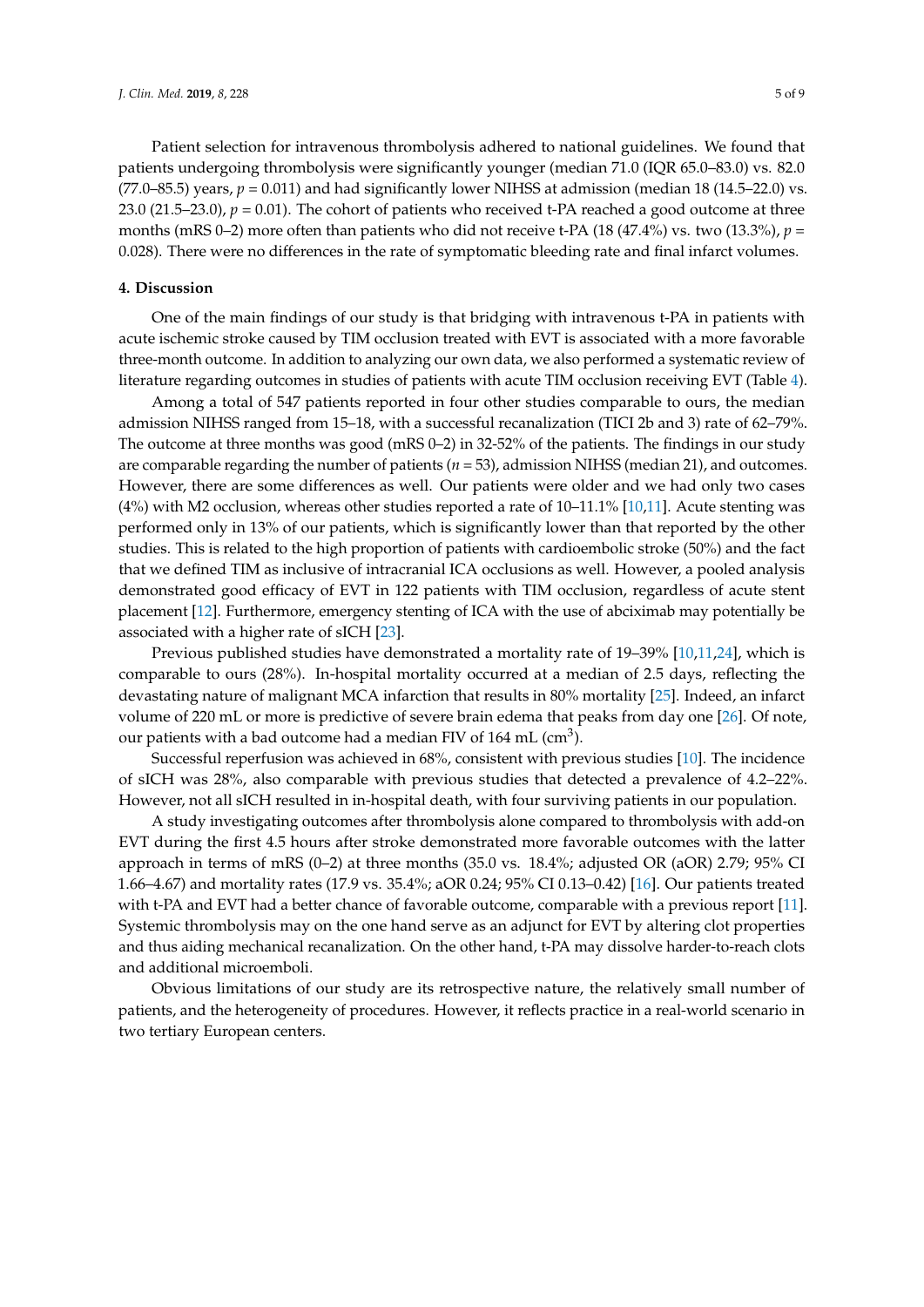| <b>Studies</b>        | n   | Age, Years, Range | <b>NIHSS at Admission</b> | IV t-PA $(%)$ | <b>Carotid Stent</b> | <b>Successful Recanalization</b> | <b>ICH</b> | Mortality | <b>Good Functional Outcome at 3 Months</b> |
|-----------------------|-----|-------------------|---------------------------|---------------|----------------------|----------------------------------|------------|-----------|--------------------------------------------|
| Current Study         | 53  | 75.9 (64.6–82.6)  | $18(16-22)$               | 37(69.8)      | 7(13.2)              | 36(67.9)                         | 14(28.0)   | 15(28.3)  | 20(37.8)                                   |
| Sallustio et al. [10] | 72  | $65.6 \pm 12.8$   | $19 \pm 2.9$              | 39(54.1)      | 35(48.6)             | 46(64.0)                         | 9(12.5)    | 23(31.9)  | 23(31.9)                                   |
| Heck et al. [24]      | 23  | $70(45-86)$       | $17(9-25)$                | 12(52.0)      | 23(100.0)            | 17(74.0)                         | 5(22.0)    | 9(39.0)   | 12(52.0)                                   |
| Malik et al. [27]     | 77  | $63.4 \pm 10.9$   | $14.8 \pm 5.4$            |               | 77 (100.0)           | 58 (75.3)                        | 8(10.4)    | 19(24.7)  | 32(41.6)                                   |
| Behme et al. [11]     | 170 | $64(25-88)$       | $15(12-19)$               | 122(72.0)     | 180(100.0)           | 130(77.0)                        | 15(9.0)    | 32(19)    | 61(36.0)                                   |
| Cohen et al. [28]     | 24  | $66(51-77)$       | $20.4(14-28)$             | 10(41.6)      | 24(100.0)            | 19(79.0)                         | 6(25.0)    | 2(8)      | 13(76)                                     |
| Lockau et al. [29]    | 37  | $63(36-89)$       | $17(3-30)$                | 20(54.1)      | 37 (100.0)           | 27(73.0)                         | 4(10.8)    | 7(18.9)   | 17(45.9)                                   |
| Puri et al. [30]      | 28  | 58.7 (30-83)      | $18(15-22)$               | 8(27.3)       | 28(100.0)            | 20(71.4)                         | 2(7.1)     | 4(14.3)   | 11(39.3)                                   |
| Lescher et al. [31]   | 39  | 68 (38-92)        | $14(6-20)$                | 20(74.0)      | 39(100.0)            | 25(64.0)                         | 4(10.0)    | 4(10.0)   | 14 (36)                                    |
| Stampfl et al. [32]   | 24  | $67(49-83)$       | $18(15-22)$               | NA            | 24(100.0)            | 15(62.5)                         | 1(4.2)     | 4(16.6)   | 7(29.2)                                    |

**Table 4.** Review of previous studies on endovascular treatment of tandem occlusion of internal carotid/middle cerebral artery.

<span id="page-5-0"></span>Numbers in parentheses are percentages, except age in years, which is given as median with interquartile range or mean with standard deviation. NIHSS—National Institutes of Health Stroke Scale; t-PA—intravenous thrombolysis with recombinant tissue plasminogen activator; ICH—intracerebral hemorrhage; NA—not available. Successful recanalization defined as thrombolysis in cerebral infarction (TICI) grade 2b or 3.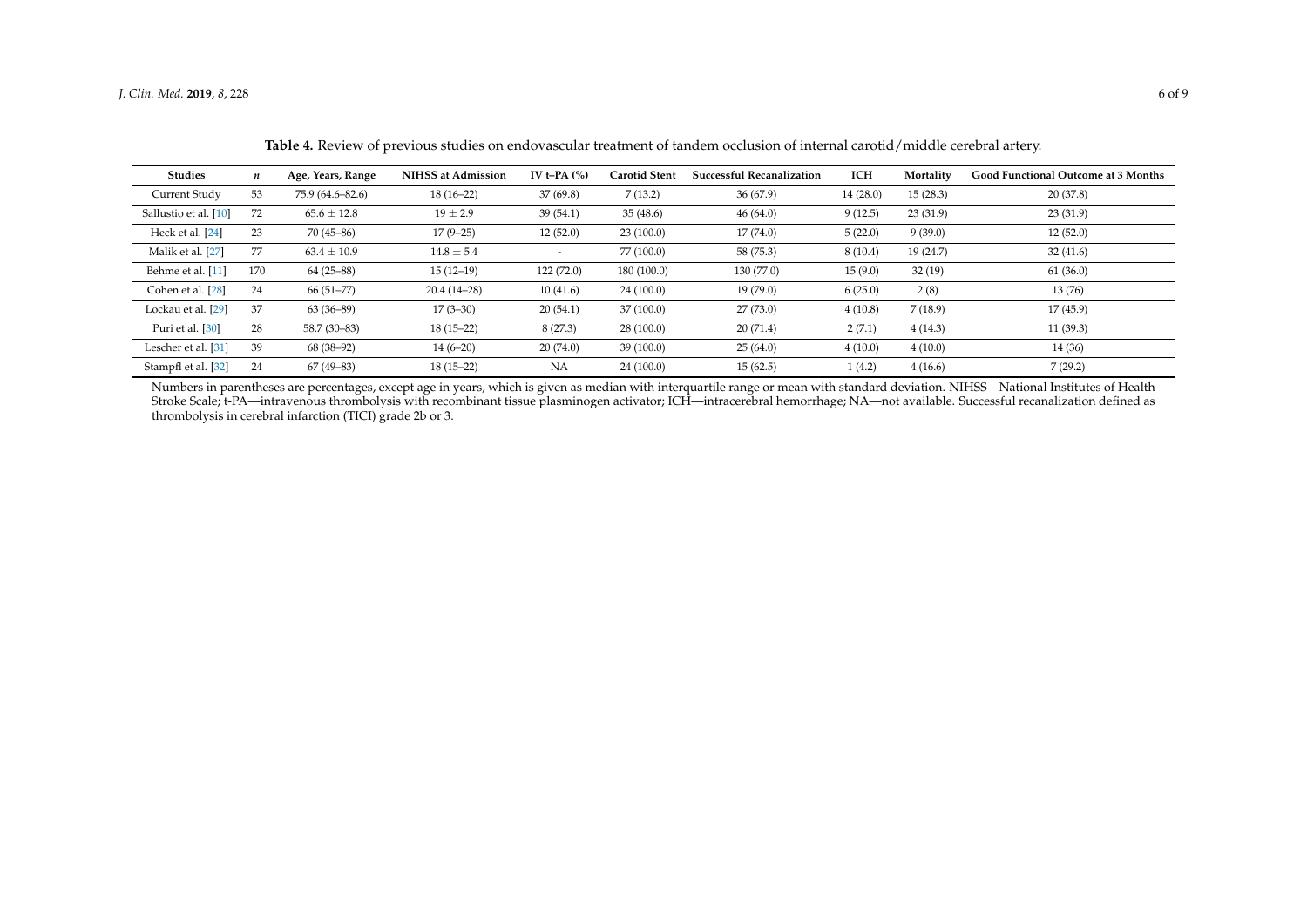### **5. Conclusions**

Our findings provide evidence that t-PA is of added value in EVT-treated patients with tandem ICA and MCA occlusion and improves early outcome. Eventually, a randomized-controlled clinical trial which aims to enroll 404 patients will further clarify the role of adjunct t-PA in TIM [\[33\]](#page-8-1).

**Author Contributions:** Conceptualization, S.P., J.M. and J.S.; data curation, N.B. and A.L.; formal analysis, S.P. and J.M.; investigation, S.P., J.M. and L.K.S.; methodology, S.P.; project administration, M.K.-O.; software, S.P.; writing—original draft, S.P. and J.S.; writing—review and editing, J.M., L.K.S., M.K.-O., N.B. and A.L.

**Acknowledgments:** The authors thank Eugen Trinka for continued support.

**Conflicts of Interest:** The authors declare no conflict of interest.

#### **References**

- <span id="page-6-0"></span>1. Dababneh, H.; Guerrero, W.R.; Khanna, A.; Hoh, B.L.; Mocco, J. Management of tandem occlusion stroke with endovascular therapy. *Neurosurg. Focus* **2012**, *32*, E16. [\[CrossRef\]](http://dx.doi.org/10.3171/2012.1.FOCUS11350) [\[PubMed\]](http://www.ncbi.nlm.nih.gov/pubmed/22537125)
- 2. El-Mitwalli, A.; Saad, M.; Christou, I.; Malkoff, M.; Alexandrov, A.V. Clinical and sonographic patterns of tandem internal carotid artery/middle cerebral artery occlusion in tissue plasminogen activator-treated patients. *Stroke* **2002**, *33*, 99–102. [\[CrossRef\]](http://dx.doi.org/10.1161/hs0102.101892) [\[PubMed\]](http://www.ncbi.nlm.nih.gov/pubmed/11779896)
- <span id="page-6-10"></span><span id="page-6-1"></span>3. Christou, I.; Felberg, R.A.; Demchuk, A.M.; Burgin, W.S.; Malkoff, M.; Grotta, J.C.; Alexandrov, A.V. Intravenous tissue plasminogen activator and flow improvement in acute ischemic stroke patients with internal carotid artery occlusion. *J. Neuroimaging.* **2002**, *12*, 119–123. [\[CrossRef\]](http://dx.doi.org/10.1111/j.1552-6569.2002.tb00107.x) [\[PubMed\]](http://www.ncbi.nlm.nih.gov/pubmed/11977905)
- <span id="page-6-11"></span><span id="page-6-2"></span>4. Meyer, F.B.; Sundt, T.M., Jr.; Piepgras, D.G.; Sandok, B.A.; Forbes, G. Emergency carotid endarterectomy for patients with acute carotid occlusion and profound neurological deficits. *Ann. Surg.* **1986**, *203*, 82–89. [\[CrossRef\]](http://dx.doi.org/10.1097/00000658-198601000-00014) [\[PubMed\]](http://www.ncbi.nlm.nih.gov/pubmed/3942424)
- 5. Bhatia, S.; Ku, A.; Pu, C.; Wright, D.G.; Tayal, A.H. Endovascular mechanical retrieval of a terminal internal carotid artery breast tumor embolus. *J. Neurosurg.* **2010**, *112*, 572–574. [\[CrossRef\]](http://dx.doi.org/10.3171/2009.6.JNS09221) [\[PubMed\]](http://www.ncbi.nlm.nih.gov/pubmed/19630491)
- 6. Powers, W.J. Atherosclerotic Carotid Artery Occlusion. *Curr. Treat. Options Cardiovasc. Med.* **2003**, *5*, 501–509. [\[CrossRef\]](http://dx.doi.org/10.1007/s11936-003-0039-3) [\[PubMed\]](http://www.ncbi.nlm.nih.gov/pubmed/14575627)
- <span id="page-6-3"></span>7. Pikija, S.; Trkulja, V.; Mutzenbach, J.S.; McCoy, M.R.; Ganger, P.; Sellner, J. Fibrinogen consumption is related to intracranial clot burden in acute ischemic stroke: A retrospective hyperdense artery study. *J. Transl. Med.* **2016**, *14*, 250. [\[CrossRef\]](http://dx.doi.org/10.1186/s12967-016-1006-6)
- <span id="page-6-4"></span>8. Rubiera, M.; Ribo, M.; Delgado-Mederos, R.; Santamarina, E.; Delgado, P.; Montaner, J.; Alvarez-Sabin, J.; Molina, C.A. Tandem internal carotid artery/middle cerebral artery occlusion: An independent predictor of poor outcome after systemic thrombolysis. *Stroke* **2006**, *37*, 2301–2305. [\[CrossRef\]](http://dx.doi.org/10.1161/01.STR.0000237070.80133.1d)
- <span id="page-6-5"></span>9. Kappelhof, M.; Marquering, H.A.; Berkhemer, O.A.; Majoie, C.B. Intra-arterial treatment of patients with acute ischemic stroke and internal carotid artery occlusion: A literature review. *J. Neurointerv. Surg.* **2015**, *7*, 8–15. [\[CrossRef\]](http://dx.doi.org/10.1136/neurintsurg-2013-011004)
- <span id="page-6-8"></span>10. Sallustio, F.; Motta, C.; Koch, G.; Pizzuto, S.; Campbell, B.C.; Diomedi, M.; Rizzato, B.; Davoli, A.; Loreni, G.; Konda, D.; et al. Endovascular Stroke Treatment of Acute Tandem Occlusion: A Single-Center Experience. *J. Vasc. Interv. Radiol.* **2017**, *28*, 543–549. [\[CrossRef\]](http://dx.doi.org/10.1016/j.jvir.2017.01.007)
- <span id="page-6-9"></span>11. Behme, D.; Mpotsaris, A.; Zeyen, P.; Psychogios, M.N.; Kowoll, A.; Maurer, C.J.; Joachimski, F.; Liman, J.; Wasser, K.; Kabbasch, C.; et al. Emergency Stenting of the Extracranial Internal Carotid Artery in Combination with Anterior Circulation Thrombectomy in Acute Ischemic Stroke: A Retrospective Multicenter Study. *AJNR Am. J. Neuroradiol.* **2015**, *36*, 2340–2345. [\[CrossRef\]](http://dx.doi.org/10.3174/ajnr.A4459) [\[PubMed\]](http://www.ncbi.nlm.nih.gov/pubmed/26294652)
- <span id="page-6-6"></span>12. Saver, J.L.; Goyal, M.; Bonafe, A.; Diener, H.C.; Levy, E.I.; Pereira, V.M.; Albers, G.W.; Cognard, C.; Cohen, D.J.; Hacke, W.; et al. Stent-retriever thrombectomy after intravenous t-PA vs. t-PA alone in stroke. *N. Engl. J. Med.* **2015**, *372*, 2285–2295. [\[CrossRef\]](http://dx.doi.org/10.1056/NEJMoa1415061) [\[PubMed\]](http://www.ncbi.nlm.nih.gov/pubmed/25882376)
- <span id="page-6-7"></span>13. Kim, Y.S.; Garami, Z.; Mikulik, R.; Molina, C.A.; Alexandrov, A.V.; Collaborators, C. Early recanalization rates and clinical outcomes in patients with tandem internal carotid artery/middle cerebral artery occlusion and isolated middle cerebral artery occlusion. *Stroke* **2005**, *36*, 869–871. [\[CrossRef\]](http://dx.doi.org/10.1161/01.STR.0000160007.57787.4c) [\[PubMed\]](http://www.ncbi.nlm.nih.gov/pubmed/15746449)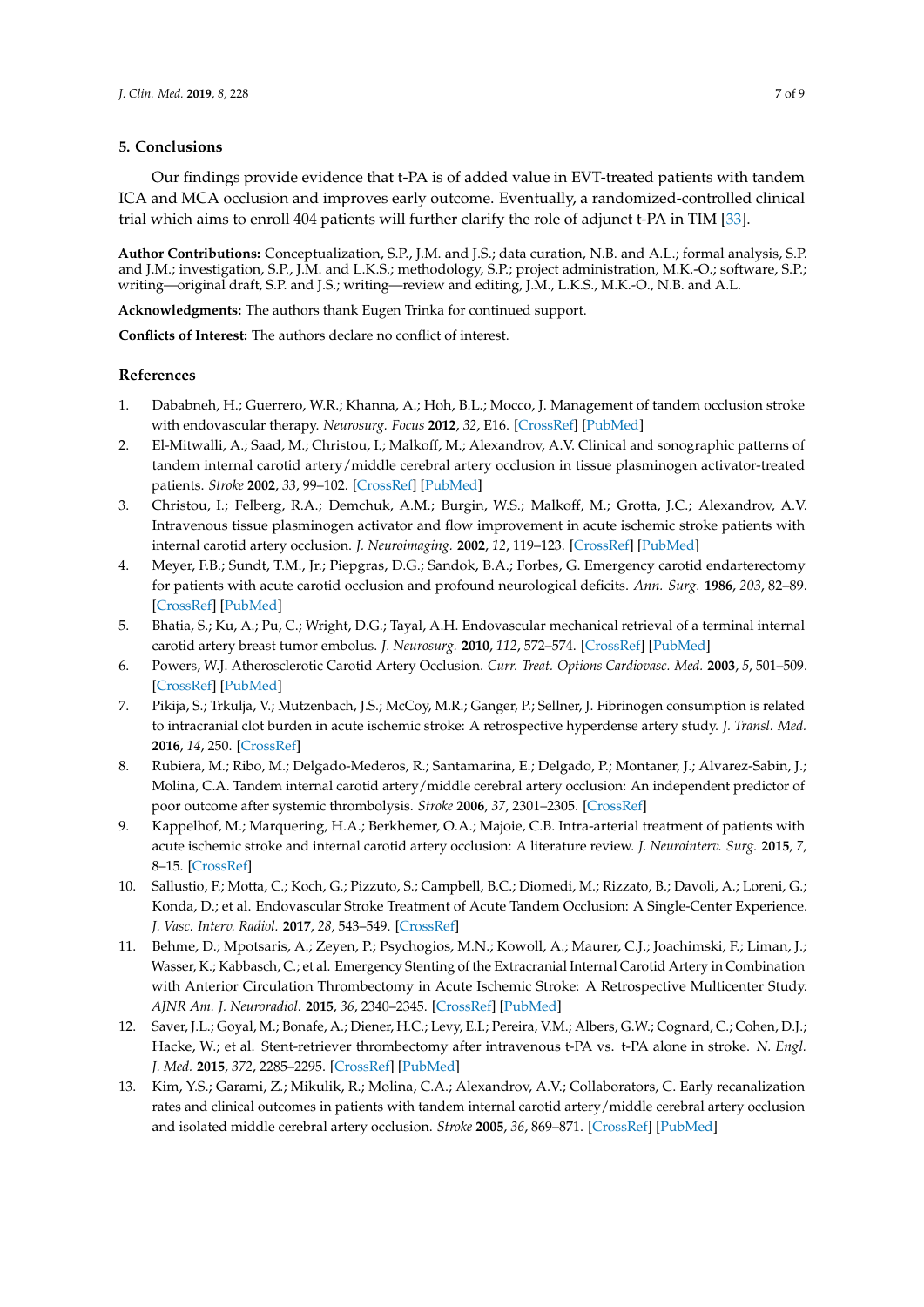- <span id="page-7-0"></span>14. Powers, W.J.; Derdeyn, C.P.; Biller, J.; Coffey, C.S.; Hoh, B.L.; Jauch, E.C.; Johnston, K.C.; Johnston, S.C.; Khalessi, A.A.; Kidwell, C.S.; et al. 2015 American Heart Association/American Stroke Association Focused Update of the 2013 Guidelines for the Early Management of Patients With Acute Ischemic Stroke Regarding Endovascular Treatment: A Guideline for Healthcare Professionals From the American Heart Association/American Stroke Association. *Stroke* **2015**, *46*, 3020–3035. [\[CrossRef\]](http://dx.doi.org/10.1161/STR.0000000000000074) [\[PubMed\]](http://www.ncbi.nlm.nih.gov/pubmed/26123479)
- <span id="page-7-1"></span>15. Fischer, U.; Mono, M.L.; Schroth, G.; Jung, S.; Mordasini, P.; El-Koussy, M.; Weck, A.; Brekenfeld, C.; Findling, O.; Galimanis, A.; et al. Endovascular therapy in 201 patients with acute symptomatic occlusion of the internal carotid artery. *Eur. J. Neurol.* **2013**, *20*, 1017–1024. [\[CrossRef\]](http://dx.doi.org/10.1111/ene.12094)
- <span id="page-7-2"></span>16. Hong, J.H.; Sohn, S.I.; Kang, J.; Jang, M.U.; Kim, B.J.; Han, M.K.; Park, T.H.; Park, S.S.; Lee, K.B.; Lee, B.C.; et al. Endovascular Treatment in Patients with Persistent Internal Carotid Artery Occlusion after Intravenous Tissue Plasminogen Activator: A Clinical Effectiveness Study. *Cerebrovasc. Dis.* **2016**, *42*, 387–394. [\[CrossRef\]](http://dx.doi.org/10.1159/000447599)
- <span id="page-7-3"></span>17. Heck, N.; Benavides-Piccione, R. Editorial: Dendritic spines: From shape to function. *Front. Neuroanat.* **2015**, *9*, 101. [\[CrossRef\]](http://dx.doi.org/10.3389/fnana.2015.00101)
- <span id="page-7-4"></span>18. Li, W.; Yin, Q.; Xu, G.; Liu, X. Treatment Strategies for Acute Ischemic Stroke Caused by Carotid Artery Occlusion. *Interv. Neurol.* **2016**, *5*, 148–156. [\[CrossRef\]](http://dx.doi.org/10.1159/000445304)
- <span id="page-7-5"></span>19. Pikija, S.; Magdic, J.; Lukic, A.; Schreiber, C.; Mutzenbach, J.S.; McCoy, M.R.; Sellner, J. Antiplatelet Usage Impacts Clot Density in Acute Anterior Circulation Ischemic Stroke. *Int. J. Mol. Sci.* **2016**, *17*. [\[CrossRef\]](http://dx.doi.org/10.3390/ijms17091382)
- <span id="page-7-13"></span><span id="page-7-6"></span>20. Adams, H.P.; Bendixen, B.H.; Kappelle, L.J.; Biller, J.; Love, B.B.; Gordon, D.L.; Marsh, E.E., III. Classification of subtype of acute ischemic stroke. Definitions for use in a multicenter clinical trial. TOAST. Trial of Org 10172 in Acute Stroke Treatment. *Stroke* **1993**, *24*, 35–41. [\[CrossRef\]](http://dx.doi.org/10.1161/01.STR.24.1.35)
- <span id="page-7-7"></span>21. Higashida, R.T.; Furlan, A.J.; Roberts, H.; Tomsick, T.; Connors, B.; Barr, J.; Dillon, W.; Warach, S.; Broderick, J.; Tilley, B.; et al. Trial design and reporting standards for intra-arterial cerebral thrombolysis for acute ischemic stroke. *Stroke* **2003**, *34*, e109–e137. [\[CrossRef\]](http://dx.doi.org/10.1161/01.STR.0000082721.62796.09) [\[PubMed\]](http://www.ncbi.nlm.nih.gov/pubmed/12869717)
- <span id="page-7-14"></span><span id="page-7-8"></span>22. R Core Team (2018). *A Language and Environment for Statistical Computing*; R Foundation for Statistical Computing: Vienna, Austria, 2018; Available online: <https://www.r-project.org/> (accessed on 1 October 2018).
- <span id="page-7-15"></span><span id="page-7-9"></span>23. Ciccone, A.; Investigators, S.E. Complexity of the endovascular intervention and clinical outcomes in acute ischaemic stroke. *Lancet Neurol.* **2014**, *13*, 865. [\[CrossRef\]](http://dx.doi.org/10.1016/S1474-4422(14)70174-7)
- <span id="page-7-10"></span>24. Heck, D.V.; Brown, M.D. Carotid stenting and intracranial thrombectomy for treatment of acute stroke due to tandem occlusions with aggressive antiplatelet therapy may be associated with a high incidence of intracranial hemorrhage. *J. Neurointerv. Surg.* **2015**, *7*, 170–175. [\[CrossRef\]](http://dx.doi.org/10.1136/neurintsurg-2014-011224) [\[PubMed\]](http://www.ncbi.nlm.nih.gov/pubmed/25387730)
- <span id="page-7-16"></span><span id="page-7-11"></span>25. Hacke, W.; Schwab, S.; Horn, M.; Spranger, M.; De Georgia, M.; von Kummer, R. 'Malignant' middle cerebral artery territory infarction: Clinical course and prognostic signs. *Arch. Neurol.* **1996**, *53*, 309–315. [\[CrossRef\]](http://dx.doi.org/10.1001/archneur.1996.00550040037012) [\[PubMed\]](http://www.ncbi.nlm.nih.gov/pubmed/8929152)
- <span id="page-7-12"></span>26. Park, J.; Goh, D.H.; Sung, J.K.; Hwang, Y.H.; Kang, D.H.; Kim, Y. Timely assessment of infarct volume and brain atrophy in acute hemispheric infarction for early surgical decompression: Strict cutoff criteria with high specificity. *Acta Neurochir. (Wien.)* **2012**, *154*, 79–85. [\[CrossRef\]](http://dx.doi.org/10.1007/s00701-011-1178-z) [\[PubMed\]](http://www.ncbi.nlm.nih.gov/pubmed/21979162)
- 27. Malik, A.M.; Vora, N.A.; Lin, R.; Zaidi, S.F.; Aleu, A.; Jankowitz, B.T.; Jumaa, M.A.; Reddy, V.K.; Hammer, M.D.; Wechsler, L.R.; et al. Endovascular treatment of tandem extracranial/intracranial anterior circulation occlusions: Preliminary single-center experience. *Stroke* **2011**, *42*, 1653–1657. [\[CrossRef\]](http://dx.doi.org/10.1161/STROKEAHA.110.595520) [\[PubMed\]](http://www.ncbi.nlm.nih.gov/pubmed/21512175)
- 28. Cohen, J.E.; Gomori, J.M.; Rajz, G.; Itshayek, E.; Eichel, R.; Leker, R.R. Extracranial carotid artery stenting followed by intracranial stent-based thrombectomy for acute tandem occlusive disease. *J. Neurointerv. Surg.* **2015**, *7*, 412–417. [\[CrossRef\]](http://dx.doi.org/10.1136/neurintsurg-2014-011175) [\[PubMed\]](http://www.ncbi.nlm.nih.gov/pubmed/24727131)
- 29. Lockau, H.; Liebig, T.; Henning, T.; Neuschmelting, V.; Stetefeld, H.; Kabbasch, C.; Dorn, F. Mechanical thrombectomy in tandem occlusion: Procedural considerations and clinical results. *Neuroradiology* **2015**, *57*, 589–598. [\[CrossRef\]](http://dx.doi.org/10.1007/s00234-014-1465-5)
- 30. Puri, A.S.; Kuhn, A.L.; Kwon, H.J.; Khan, M.; Hou, S.Y.; Lin, E.; Chueh, J.; van der Bom, I.M.; Dabus, G.; Linfante, I.; et al. Endovascular treatment of tandem vascular occlusions in acute ischemic stroke. *J. Neurointerv. Surg.* **2015**, *7*, 158–163. [\[CrossRef\]](http://dx.doi.org/10.1136/neurintsurg-2013-011010)
- 31. Lescher, S.; Czeppan, K.; Porto, L.; Singer, O.C.; Berkefeld, J. Acute stroke and obstruction of the extracranial carotid artery combined with intracranial tandem occlusion: Results of interventional revascularization. *Cardiovasc. Intervent. Radiol.* **2015**, *38*, 304–313. [\[CrossRef\]](http://dx.doi.org/10.1007/s00270-014-1047-2)